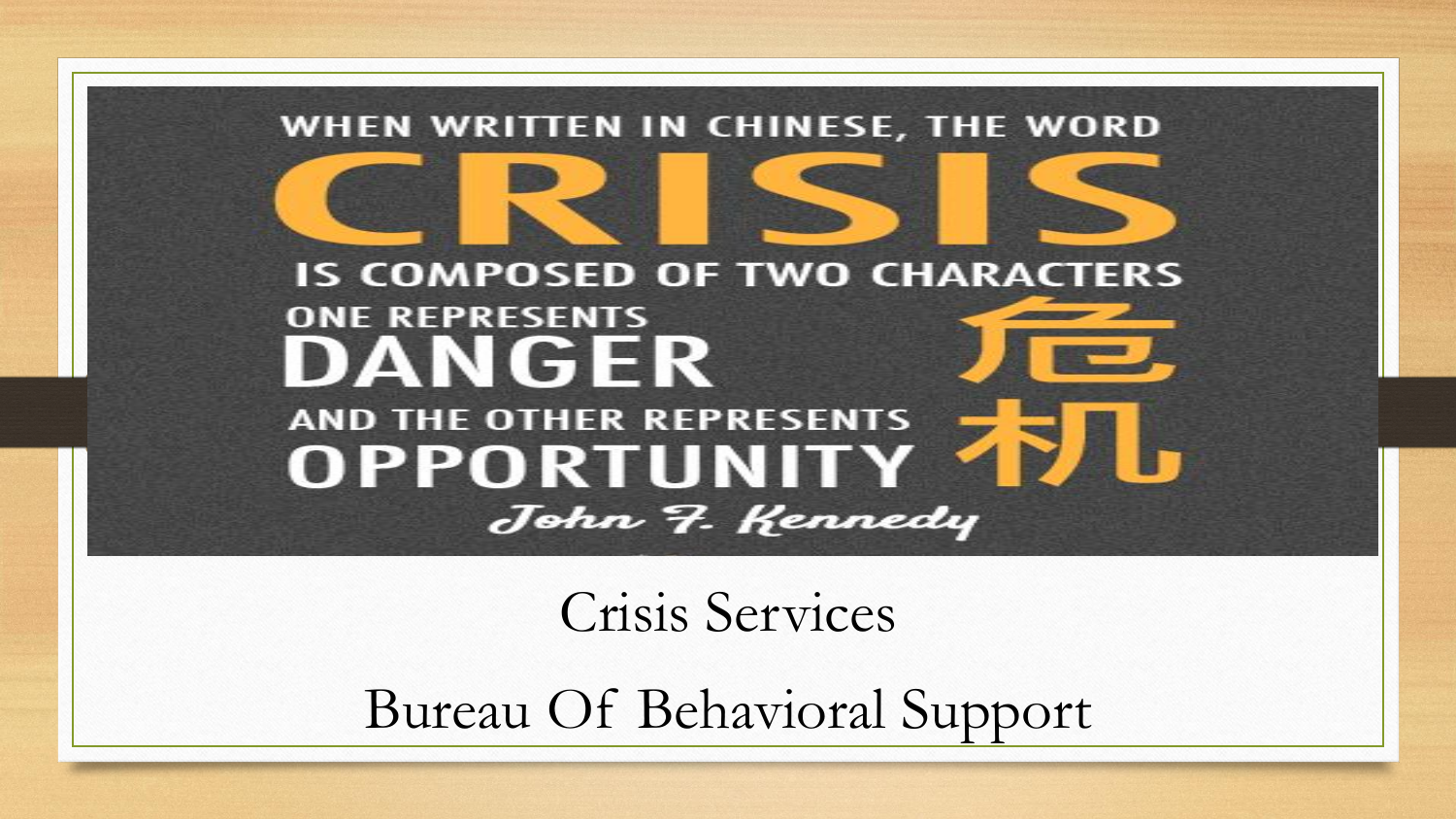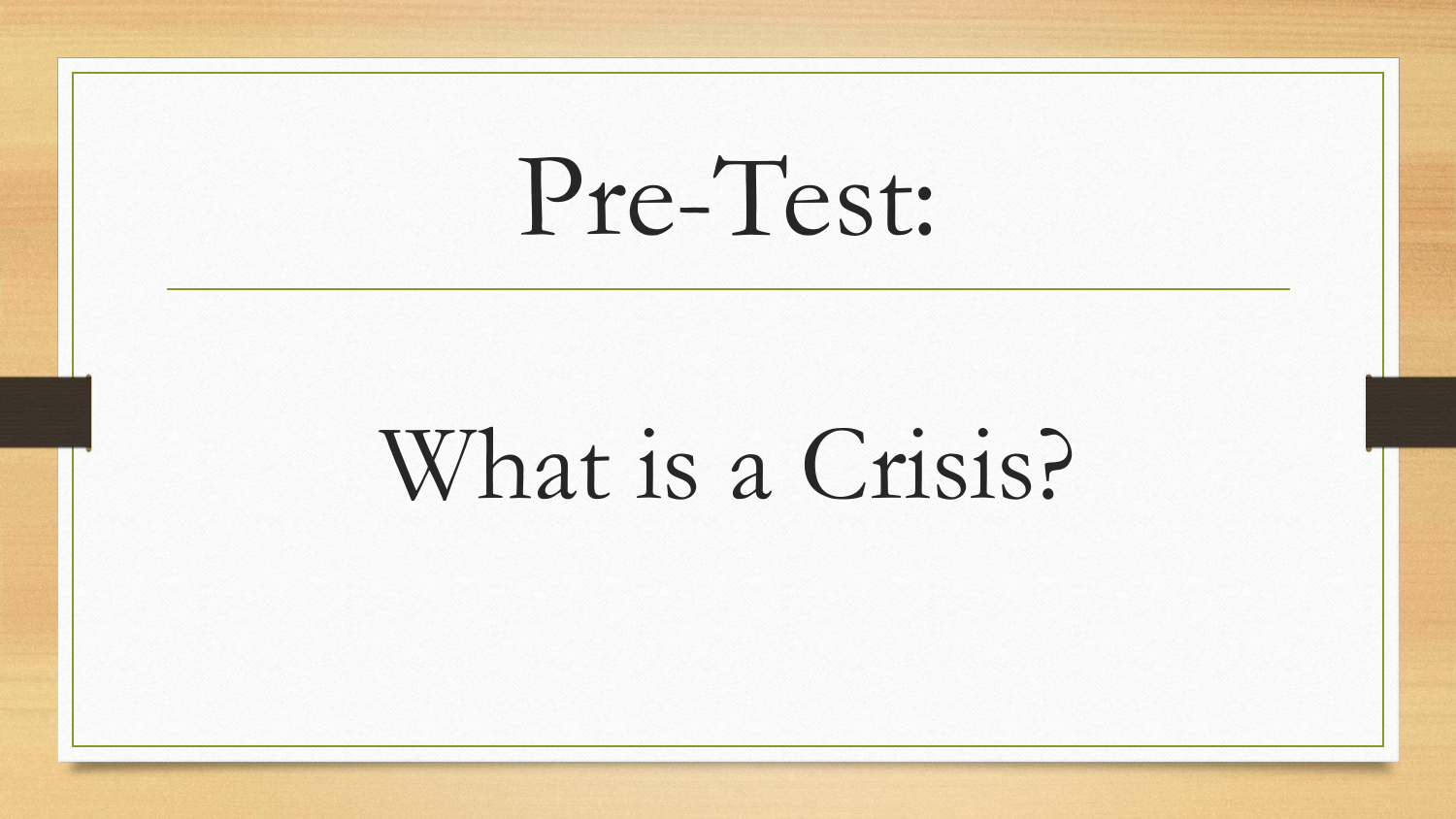### State General Funds Crisis V. Crisis Supports

SGF Crisis

- Not paid through the DD Waiver.
- Usually requested by the provider agency.

Crisis Supports

- Paid through the DD Waiver to an approved Crisis Provider Agency (CPA).
- Usually requested by the CM.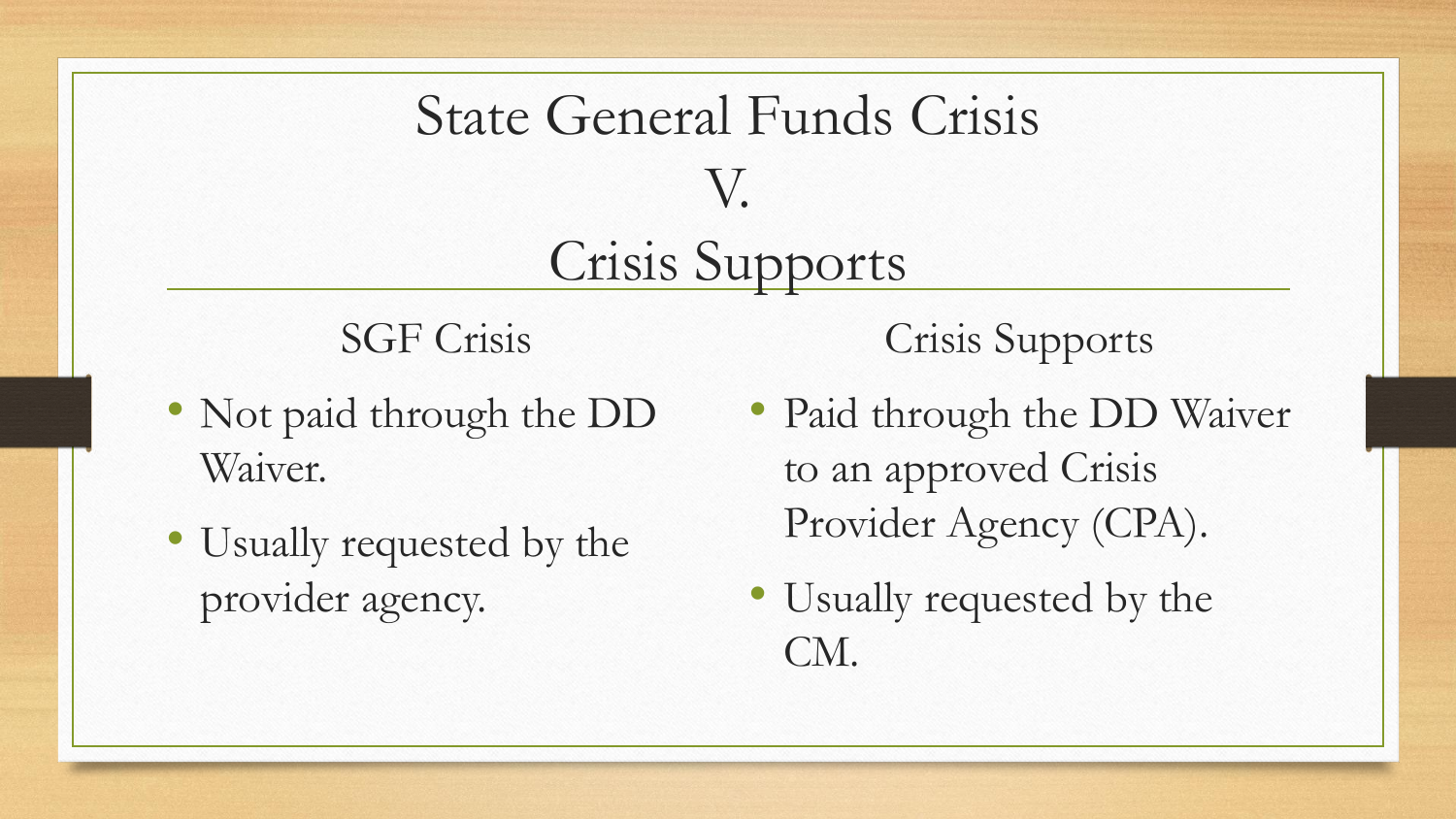### Crisis Supports Providers

- Links of Life-SW
- Campo-SW
- Los Lunas Community Programs-M
- The New Beginnings-M
- Optihealth-M
- Dungarvin-M
- Benchmark Human Services-NE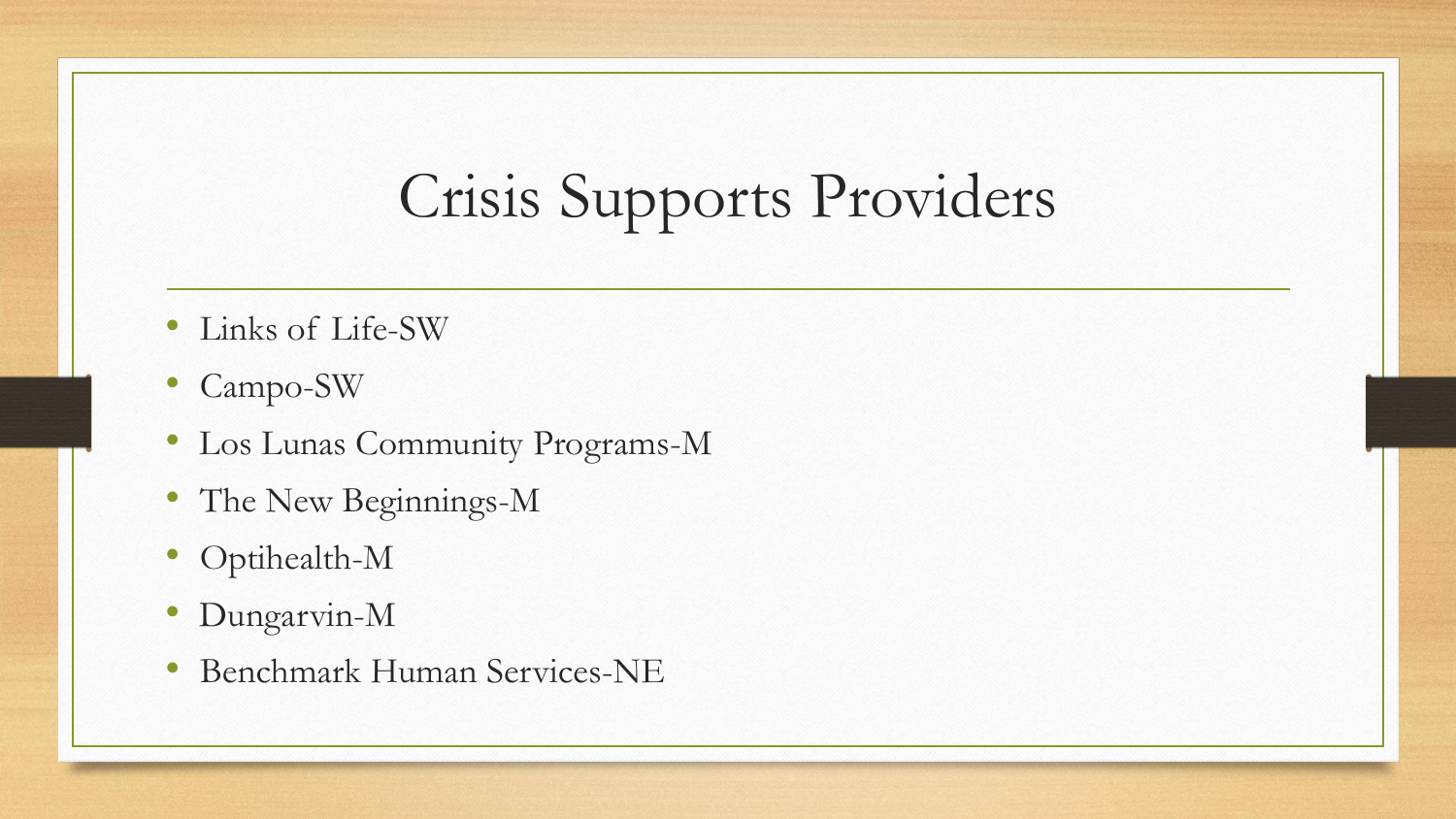## How to request support

- Call Regional Crisis Specialist (after 5, call **505-250-4292**) Remember: no retroactive approvals.
- The BBS gathers information from the caller and determines the appropriate response/determine approval or denial of support.
- Requests for Crisis Supports may require an emergency IDT prior to receipt of approval.
- BBS is responsible for **determining** the appropriate Tier in regards to Crisis Supports.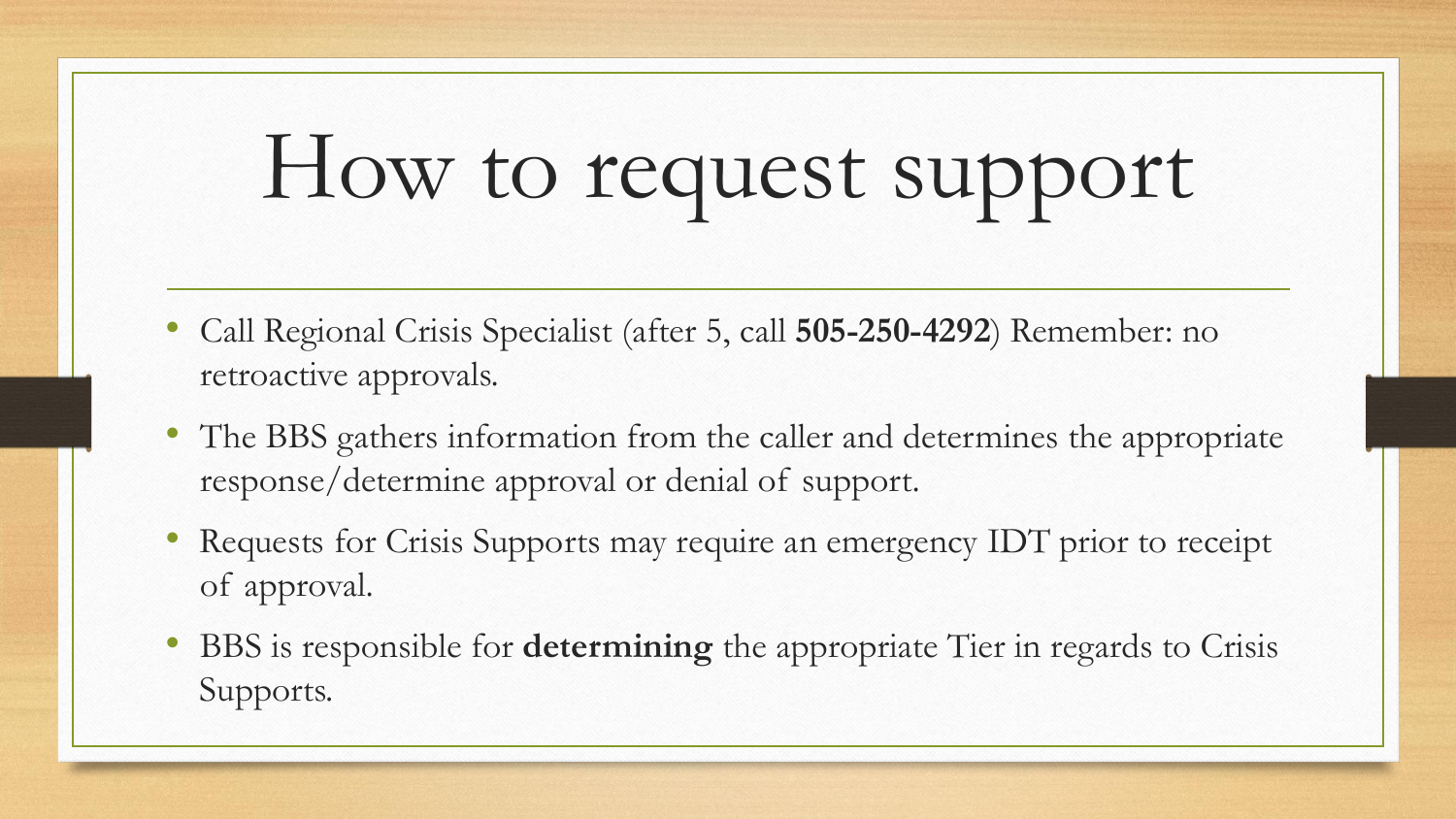# Crisis Support Tiers

- **Tier 1**: Training and technical assistance provided by the BBS or at times by the Regional Office. Review PBSA's and PBSP's, develop interim plans, referral to other supports/resources.
- **Tier 2**: On-site support and mentoring by BBS.
- **Tier 3**: Direct provision of CRS either in the individuals residence or in an alternate residential setting.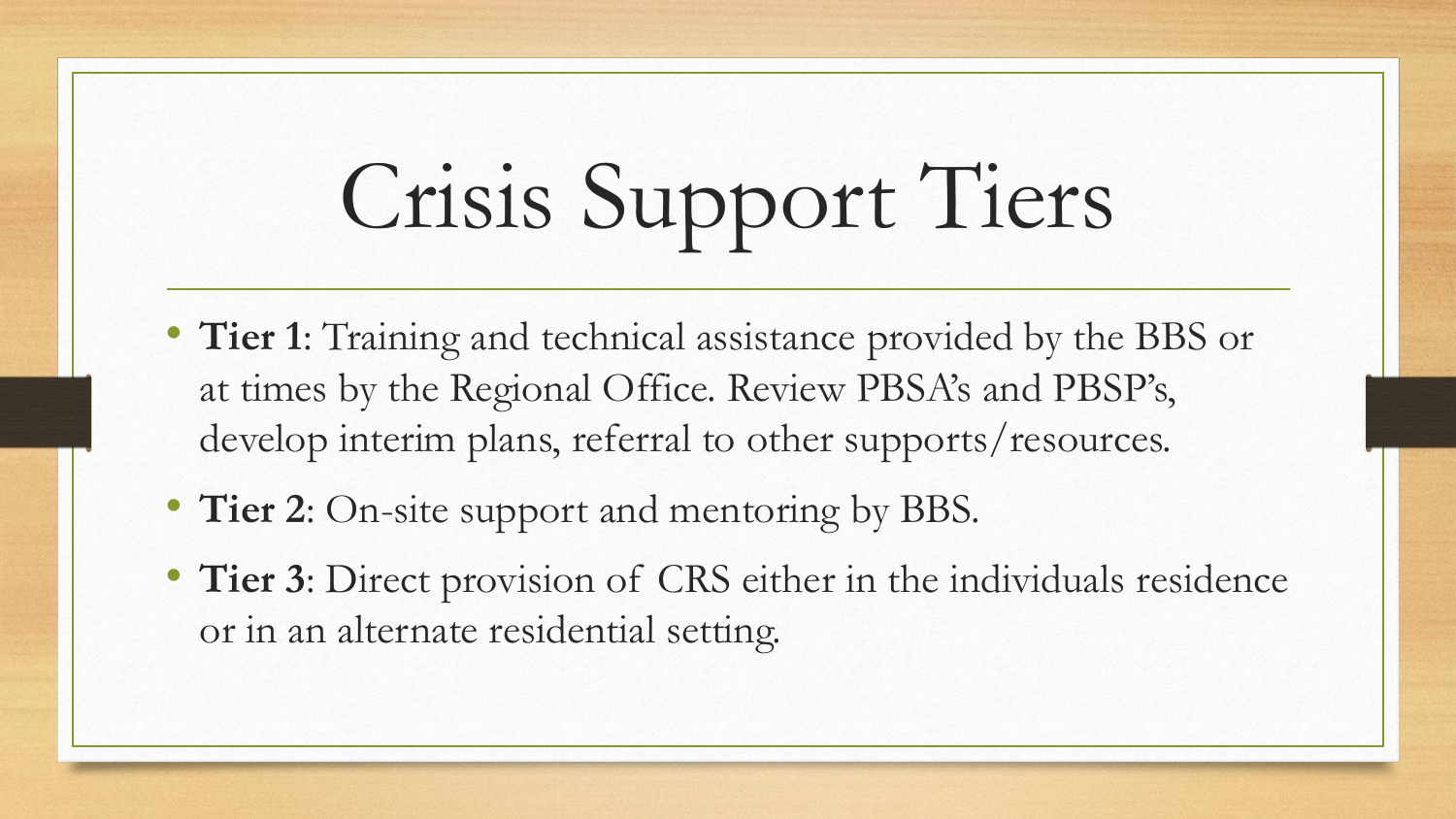## Crisis Supports Requirements

See Chapter 8 of the 2012 DD Waiver Standards

- •Bi-monthly meetings.
- •Weekly contact with the BBS.
- •OR Clinical justification in IDT meeting minutes.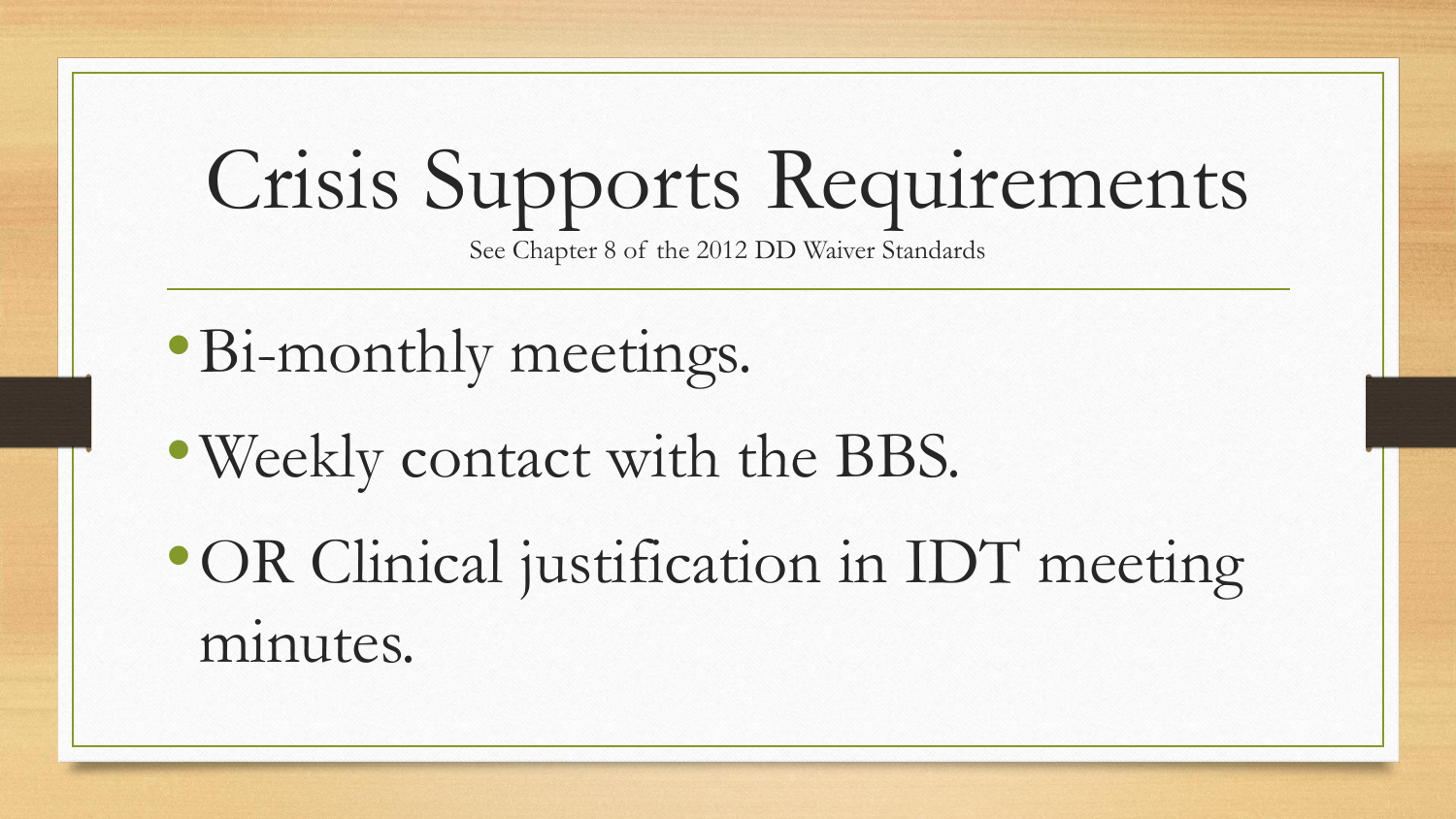# SGF Crisis Requirements

•Frequency of contact with the BBS is determined on a case by case basis by the BBS.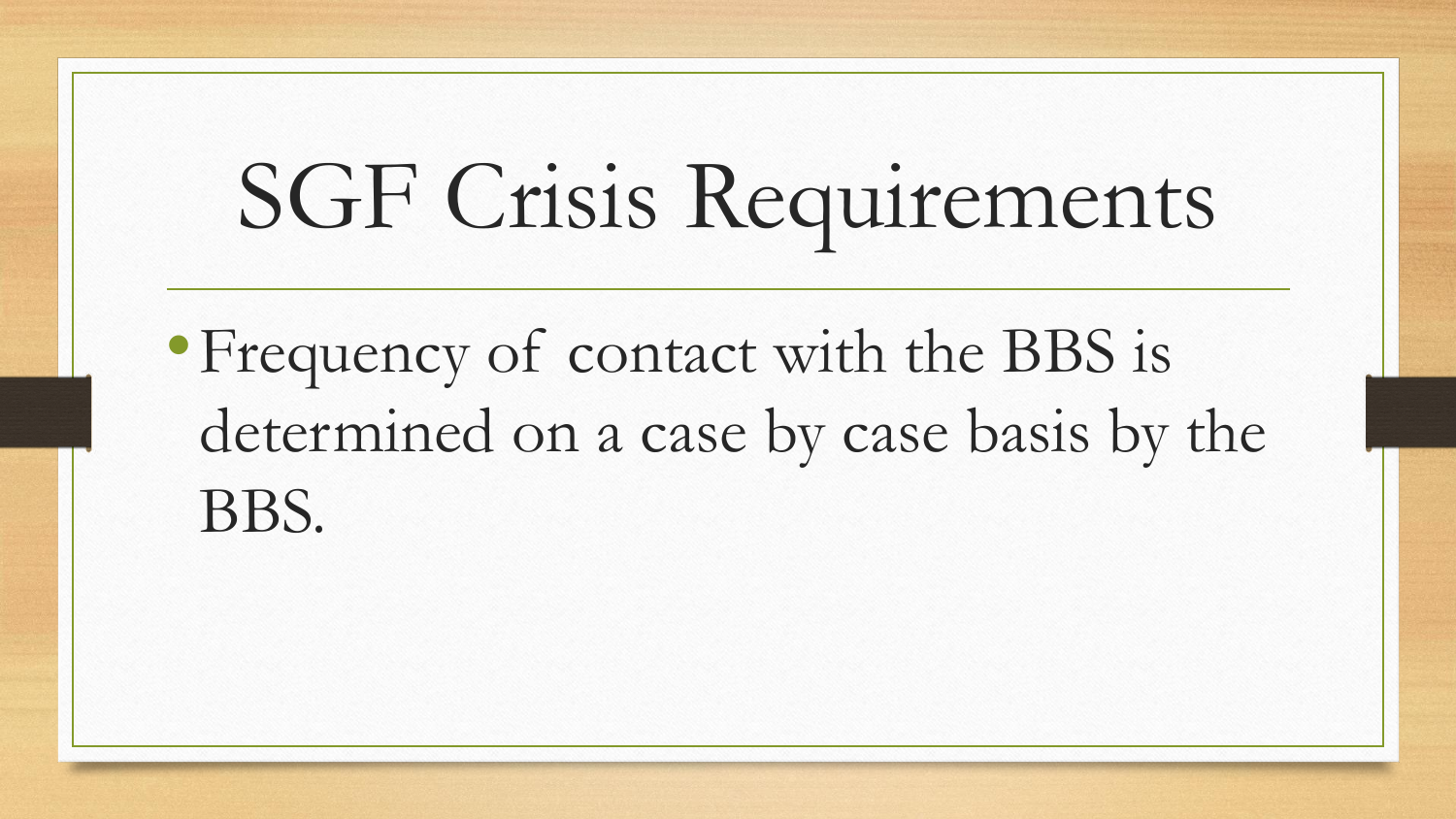## OR Requirements

http://actnewmexico.org/downloads/IntroClinicalReviewServiceCriteria.pdf

- DDW Crisis Supports Prior Approval Memo or SGF Authorization Memo of Crisis Staffing; and
- IDT minutes from Crisis IDT that outline:
	- Specific reason(s) why the individual is in crisis; and
	- IDT attempts to remediate the situations, if any, before crisis IDT; and
	- Plan(s) to stabilize the situation, including how Crisis Supports will be used for that purpose; and
	- Proposed plan for fading supports.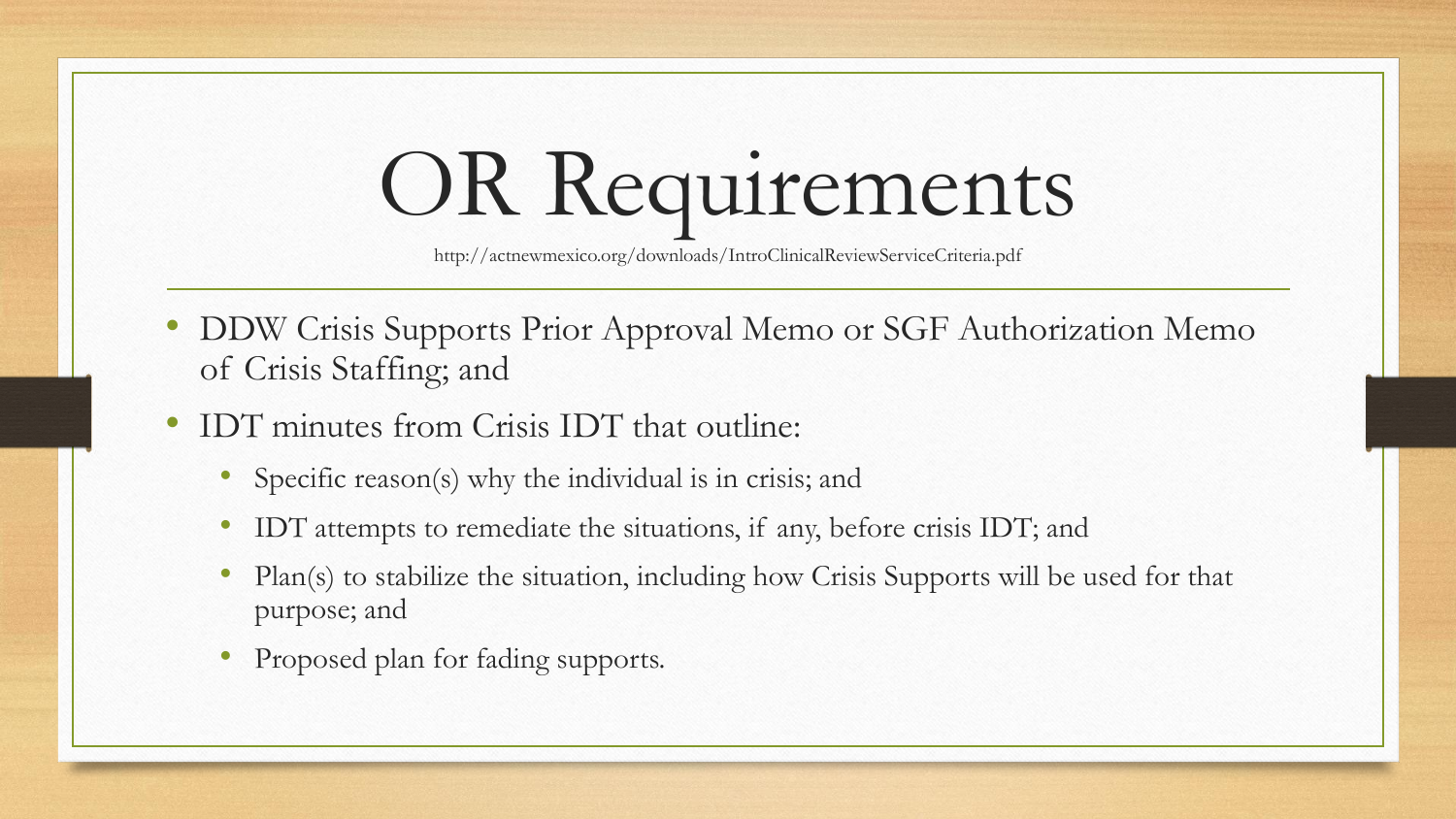### How does a Provider agency become a Crisis Provider agency?

- Submission of a provider application through the provider enrollment unit:
	- Staffing-ensuring Crisis Response staff (CRS) available to respond on a 24/7 basis, including how the agency will ensure response to BBS within 30 minutes of a Crisis call
	- How information will be communicated to CRS
	- Policies for:
		- Orientation of agency management
		- Crisis prevention and intervention in accordance with BCIP policy
	- Description of Job position responsible for coordination and oversight of Crisis Support Services. To include how the following Crisis Supports service requirements fit into current agency operations.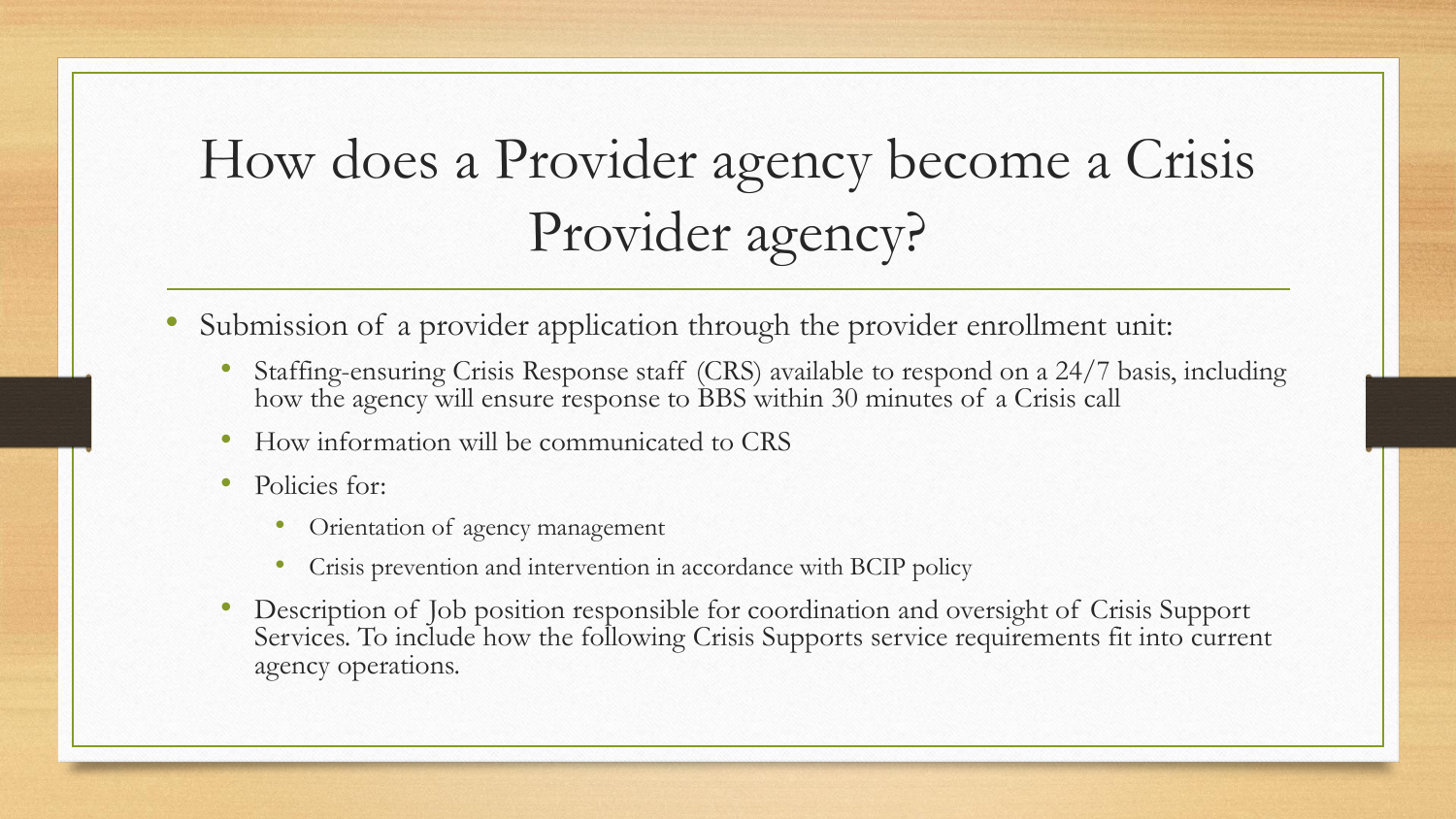### How does a Provider agency become a Crisis Provider agency?

- 26+ hours of training for CRS
- Required orientation for upper and middle management
- Training in 1 DDSD approved emergency physical intervention method
- 1:1 or higher CRS to consumer ratio
- IDT coordination including weekly/bimonthly IDT meeting
- QA/QI program requirements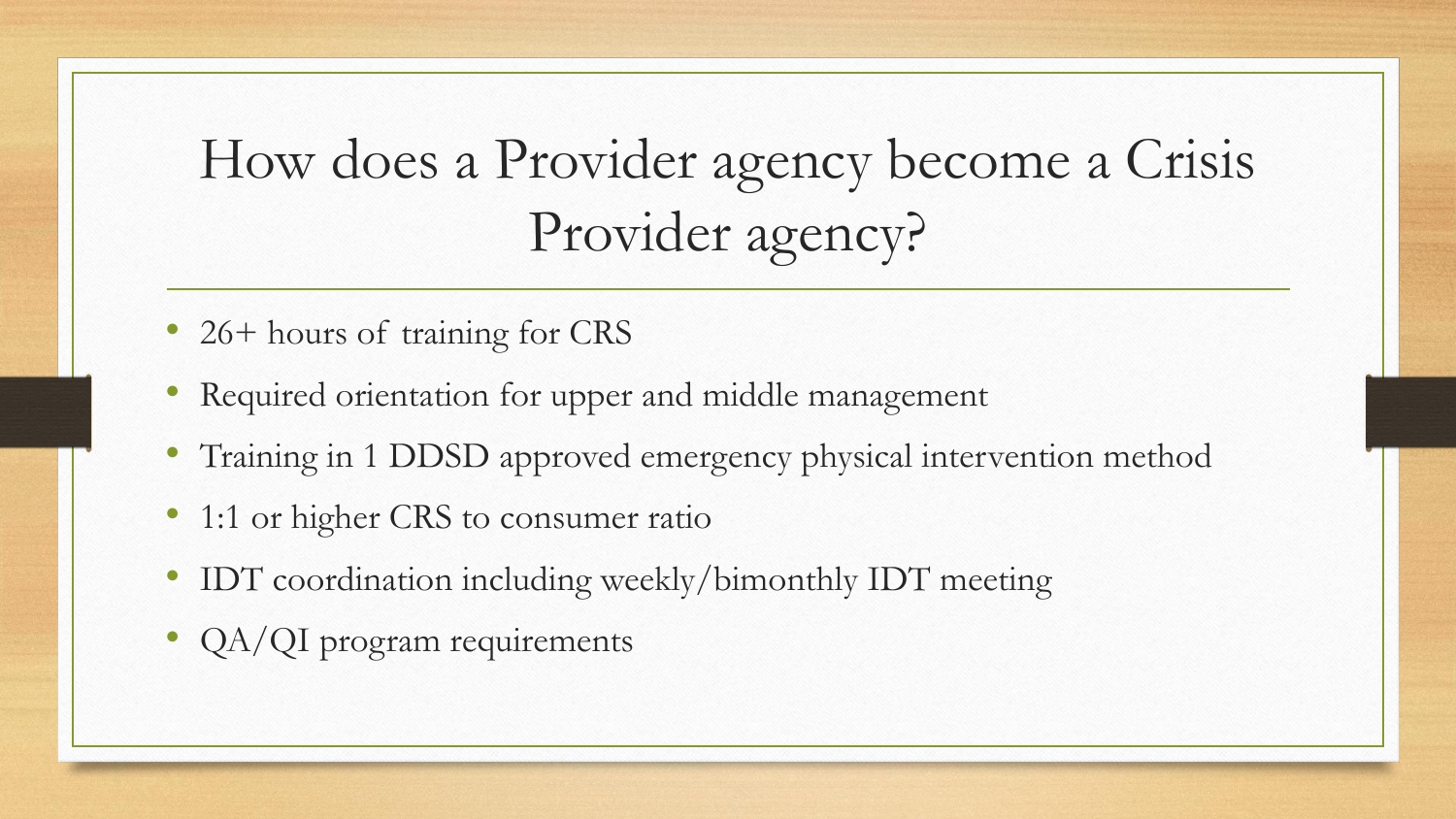### What does BBS look for in a Crisis provider agency?

- Overall Agency Competency
	- History of competence
	- Ability to respond effectively to needs of individuals
	- Staff trained in core curriculum
	- Relationships with families and guardians
	- Active, cooperative participation in team process, IDT/ISP decision making
	- Competent management of situations that result in psychiatric ER visits and repeated law enforcement involvement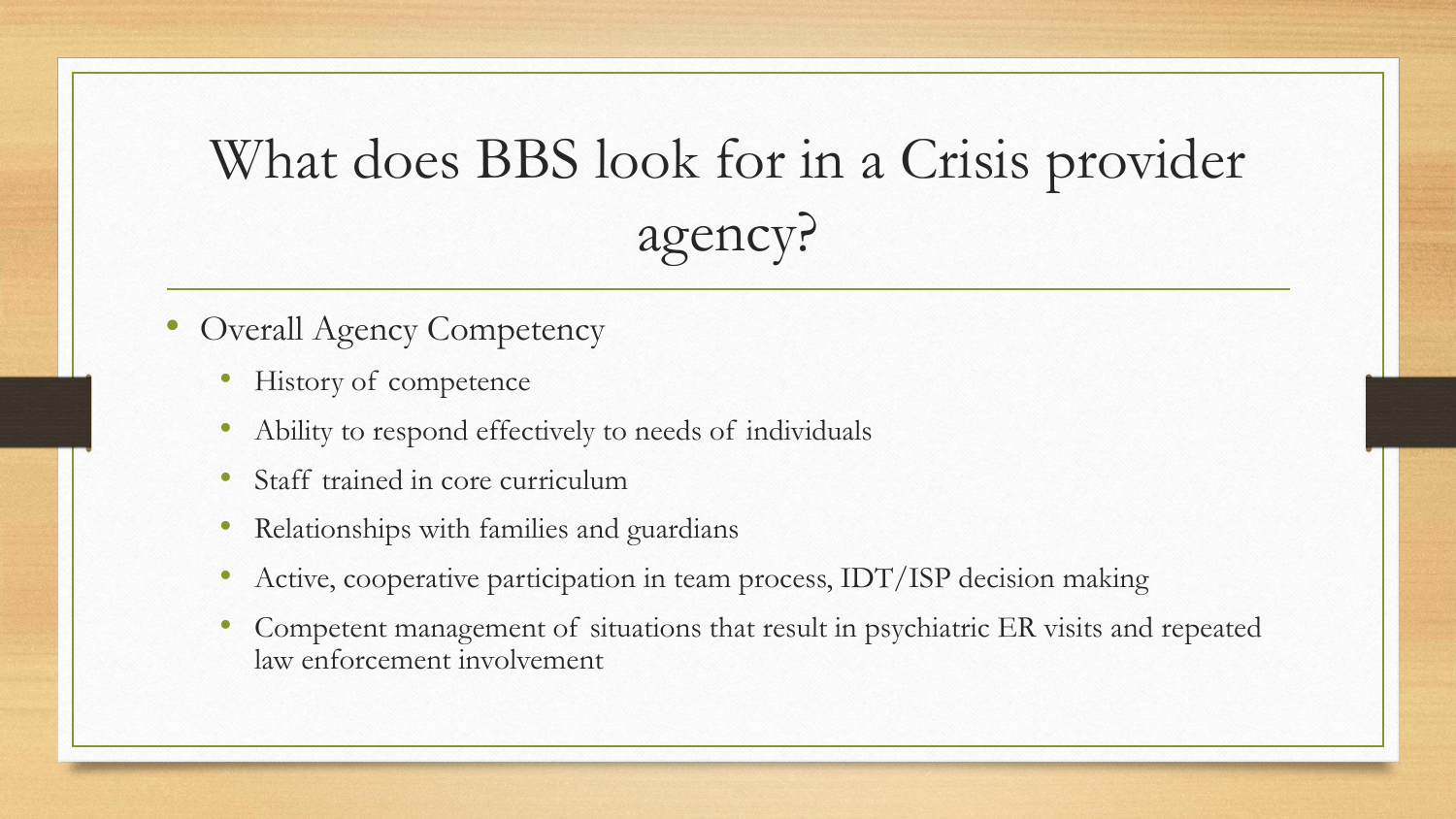### What does BBS look for in a Crisis provider agency cont.?

- Sufficient staff
	- Ability to assume primary or exclusive short term staffing responsibility
	- Ability to ensure delivery of supports at the needed duration and intensity of the crisis intervention
	- Ability to ensure health and safety
	- Sufficient residential placement availability for temporary and/or long term inclusion
	- Sufficient staff to assist or support activities such as CCS, Vocational, and/or Community Membership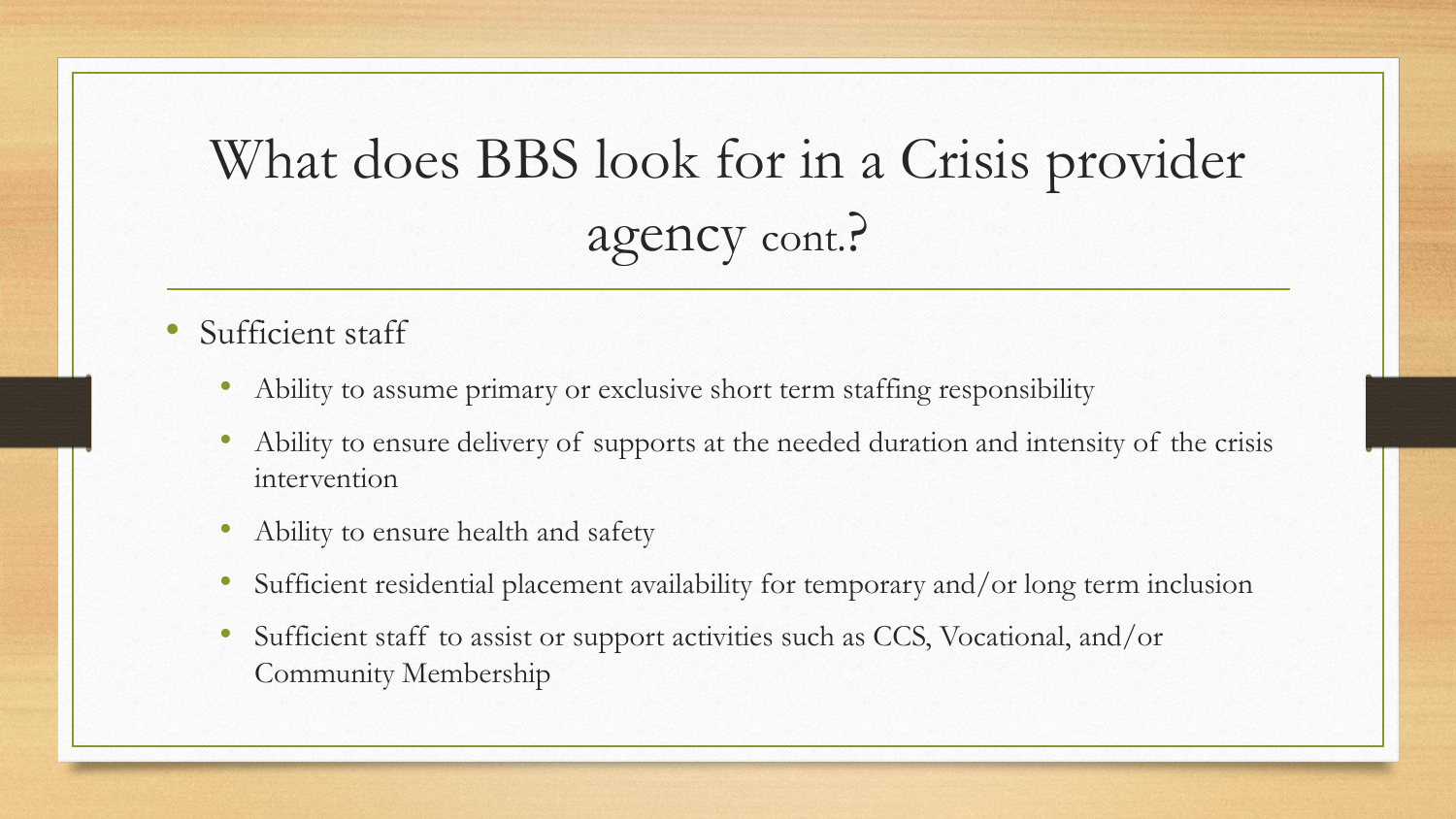### What does BBS look for in a Crisis provider agency cont.?

- Management Characteristics
	- Communication flows among all levels of management
	- A consistent, coherent value based culture respectful of individuals served and staff
	- All aspects of the organization are in agreement with the mission and practices
	- Company policies consistent with DDSD policies